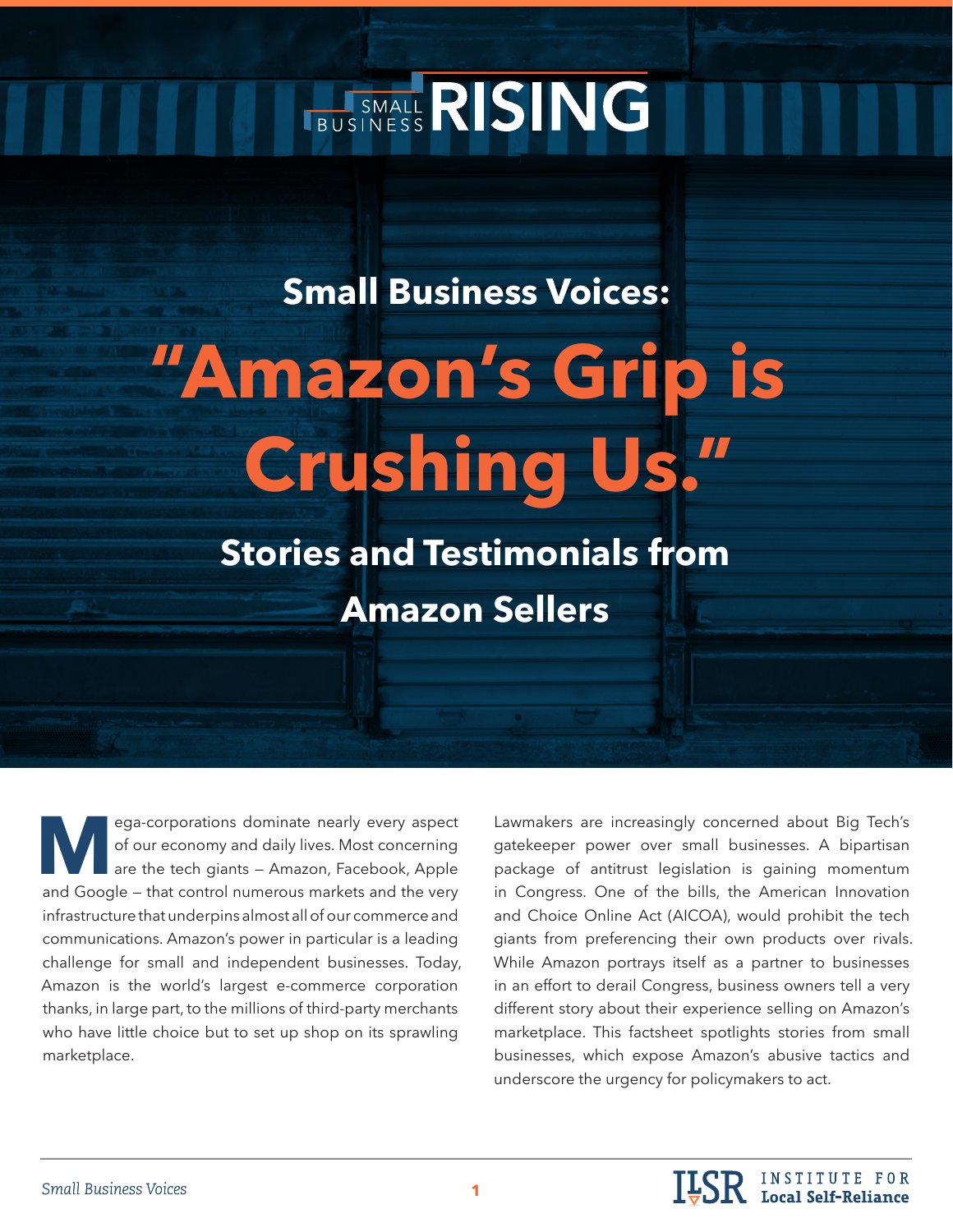### **THE FACTS: Amazon's Control Over the Digital Marketplace is Crushing Small Businesses**

As Amazon has grown, the number of independent businesses has fallen. Between 2007 and 2017, 40 percent of the nation's small apparel, toy, and sporting goods makers disappeared, along with about one-third of small book publishers.1 Amazon's control over the digital marketplace is making it harder for small businesses to stay afloat. A survey of more than 900 independent businesses shows that over 60 percent of respondents find Amazon's control over the online market a "very or extremely significant challenge."<sup>2</sup>

### **Amazon steals independent businesses' best ideas and innovations, and then preferences its own products.**

While Amazon publicly touts its sellers as "partners," within the company it refers to them as "internal competitors." It spies on sellers and appropriates data about their sales, costs, and suppliers. It then uses this information to create its own competing products, often giving its versions superior placement in the search results.

In a survey of more than 90 Amazon sellers, 74 percent said that Amazon's algorithms are unfair and favor Amazon's own products over those of sellers.<sup>3</sup> Here are a few of these business owners' stories:

" *There's a whole class of businesses out there who live in fear of going out of business as a result of the fiat of Amazon and their algorithms."<sup>4</sup>***– Anonymous thirdparty seller in an interview with** *The Seattle Times***.**

- " *Amazon presents itself as a partner, but in reality, it's a competitor that steals proprietary information and uses it to put third-party sellers out of business. The company's 'blending' of its various lines of business lies at the root of all the problems small businesses have with Amazon."* **– Douglas Mrdeza, CEO and Founder of Top Shelf Brands in Michigan.**
- " *Every line we built strong sales in, [Amazon] went to the [supplier] and then sold [it] themselves. They use small businesses to find lines that sell well."* **– Clothing retailer in Delaware.**
- " *Amazon makes it extra difficult for customers to find our products even when they are specifically looking for them."* **– Rare book dealer in New York.**

### **Amazon strongarms sellers to buy its services, including advertising, warehousing and shipping, even if they would prefer to use other providers. Then it hikes the fees.**

Third-party sellers' ability to generate sales on Amazon's site is largely dependent on purchasing additional services, such as advertising, warehousing, and shipping services. These services are also key to Amazon's monopolistic and predatory business model.

Sellers who subscribe to Amazon's warehousing and shipping services — known as "Fulfillment By Amazon" or FBA – are significantly more likely to be chosen by the



"*Amazon is by far the worst of the lot. They will frequently start stocking something you sell and then undercut your price. They will request documentation from you that they know you have no way of providing. When you fail to provide this documentation, they will pull your listings. They have pulled over 100 of my listings so far this year."*

**Bill Stewart, Owner of LI Toy & Game, an independent toy store in New York.**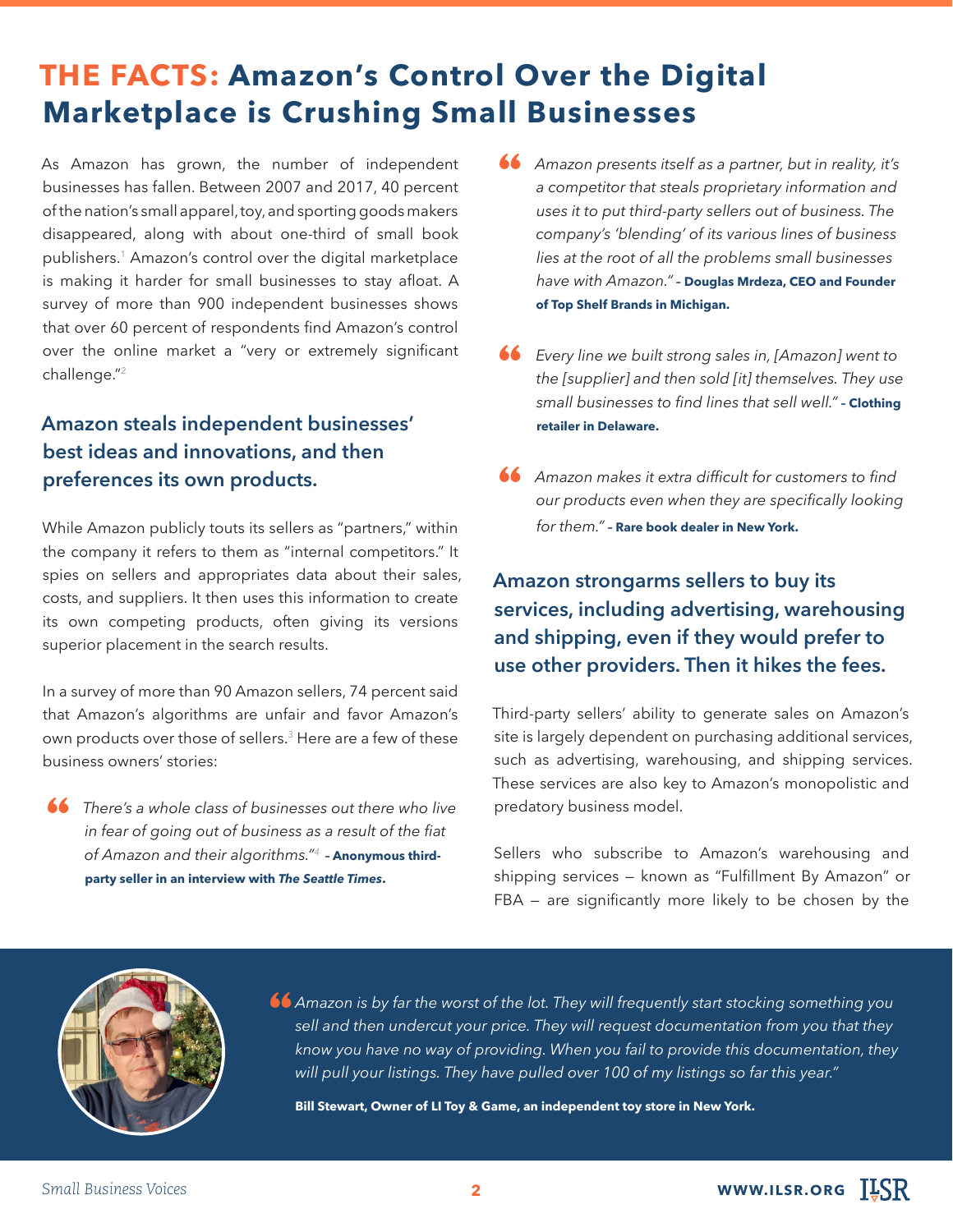site's algorithm as the default seller of a product (known as "winning the buy box"). By making FBA all but mandatory for sellers to succeed on its site, Amazon has, in turn, built a massive logistics business using the fees it charges this captive base of businesses.

Even when it is cheaper or better for sellers to use another shipping carrier, such as UPS or the United States Postal Service, they are stuck with Amazon. In turn, because Amazon doesn't have to compete with other warehousing or shipping providers, it can and does raise storage and shipping fees at will. This is not only bad for small business sellers, but for consumers as well. When Amazon jacks up the fees it charges sellers, Prime users and other consumers buying on Amazon's digital marketplace ultimately pay higher prices for the products they buy.

The exorbitant fees that Amazon charges sellers — for commissions, advertising and FBA — make it nearly impossible for sellers to sustain a viable business online. In 2014, sellers handed Amazon \$19 of every \$100 in sales they made. In 2021, it was  $$34.<sup>5</sup>$  As a result, almost 70 percent of businesses surveyed reported that it has become harder to succeed on the platform, with 62% saying it was not possible to build a successful brand on Amazon.<sup>6</sup> The vast majority of those who start selling on Amazon's site fail within a few years.

- " *If you "actually add up all the ways Amazon nickels and dimes you… you can't make money."* **Douglas Mrdeza, CEO and Founder of Top Shelf Brands in Michigan.**
- " *We don't make any money out of selling through Amazon they have fine tuned all the charges and fees they extract so we just about break even. But we have no real choice, because they are effectively a monopoly in my business sector."* **– Electronics manufacturer in New York.**
- $\bigotimes$  *I'd recommend Amazon if they were really good on price, but they're not. If it weren't for the algorithm… FBA wouldn't be attractive."<sup>7</sup>* **– Logistics consultant for e-commerce companies.**



*Photo Credit: Spectrum News1, https://bit.ly/3QqRBEq*

After two decades in the business, Barak Govani shuttered his clothing store in Los Angeles to sell solely on Amazon's marketplace. Initially, Govani stored, packed, and shipped all the orders himself, paying the company a commission on each sale. When Amazon representatives suggested he try Fulfillment by Amazon, Govani decided to send all of his inventory. His problems began soon afterward, when Amazon emailed him to say his account was being reviewed based on four customer complaints over "inauthentic" products. Govani appealed and submitted invoices from the brands, but his account was not reinstated.

" *Amazon is in possession of my entire life's hard work, closing my seller account with no valid reason that I understand and disposing of it! All of that without proper communication with me, not responding within a timely manner, responding without answering my questions or addressing the actual issue."*<sup>8</sup>

**Barak Govani, Owner of New York Speed, a clothing store in California.**